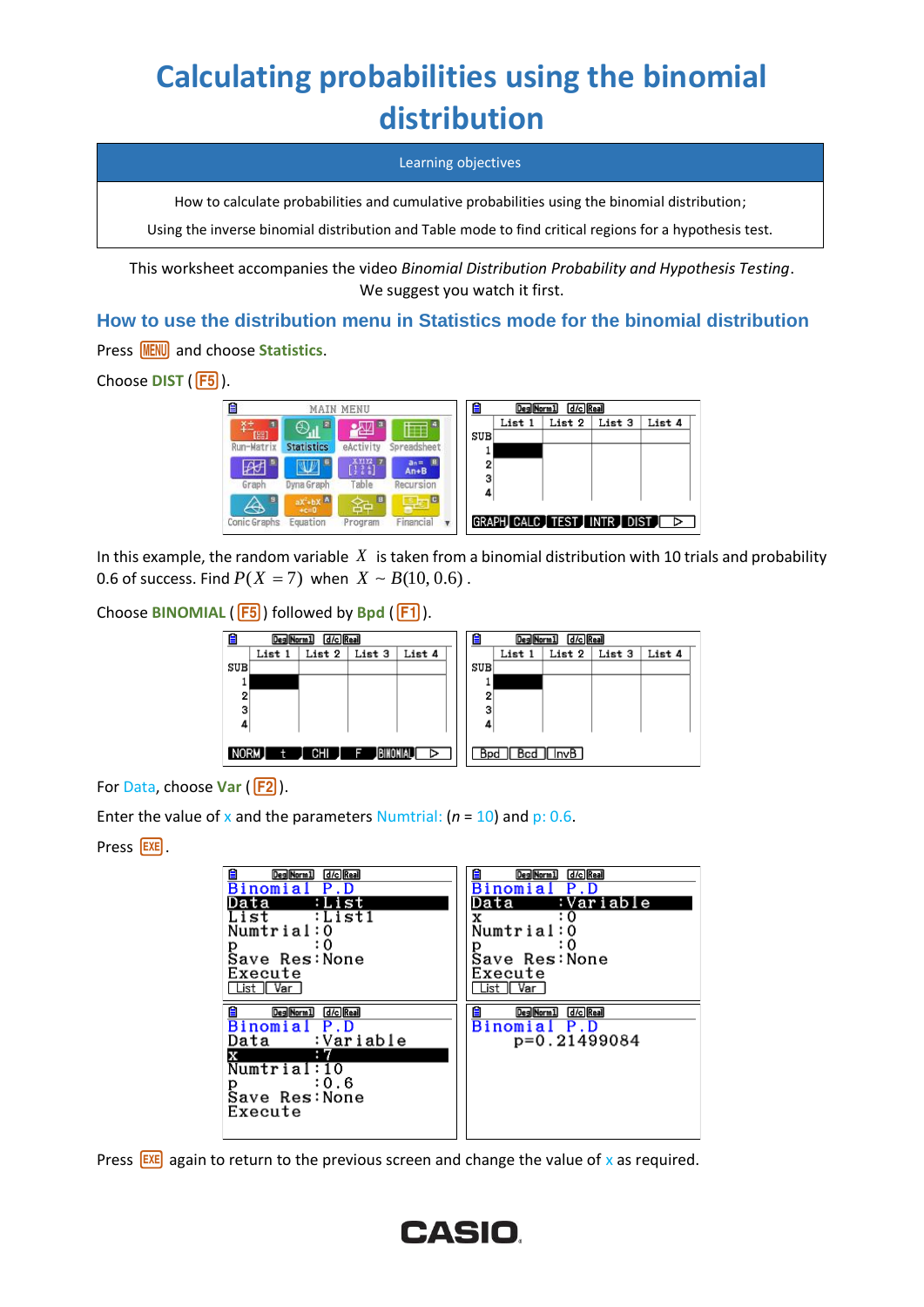## **Finding cumulative probabilities using the distribution menu in Statistics mode**

In this example, the random variable  $|X|$  is taken from a binomial distribution with 10 trials and probability 0.6 of success. Find  $P(X \le 7)$  when  $\,X \simeq B(10,0.6)$  .

Return to the Statistics main screen by pressing  $EXIT$  twice.

Choose **DIST**, **BINOMIAL** and **Bcd.**

| e   |                  | Deg Norm 1 d/c Real |        |
|-----|------------------|---------------------|--------|
|     | List 1           | List 2   List 3     | List 4 |
| SUB |                  |                     |        |
|     |                  |                     |        |
| 2   |                  |                     |        |
| 3   |                  |                     |        |
|     |                  |                     |        |
|     |                  |                     |        |
|     | Bpd   Bcd   InvB |                     |        |

Choose Var, the range of values of x, and the parameters Numtrial:  $(n = 10)$  and p: 0.6. Press  $\overline{EXE}$ .



Press  $\left[\frac{EXE}{X}\right]$  again to return to the previous screen and change the value of x as required.

#### **How to use trial and error for cumulative probabilities for a two-tail hypothesis test**

In this example, the null hypothesis states that the probability of success is 0.5 and there are 50 trials. We wish to find the critical region for a two tailed test at the 10% significance level.

$$
H_0: p = 0.5
$$
  $H_1: p \neq 0.5$ 

Press **EXIT** twice again to return to the main Statistics screen.

Choose **DIST** ( $\overline{F5}$ ), followed by **BINOMIAL** and **Bcd**.

|     | Deg Norm 1 d/c Real    |  |                             |        |  |
|-----|------------------------|--|-----------------------------|--------|--|
|     | List 1                 |  | List $2 \mid$ List $3 \mid$ | List 4 |  |
| SUB |                        |  |                             |        |  |
|     |                        |  |                             |        |  |
| 2   |                        |  |                             |        |  |
| 3   |                        |  |                             |        |  |
|     |                        |  |                             |        |  |
|     |                        |  |                             |        |  |
|     | $Bpd$ $Bcd$ $\Box$ nvB |  |                             |        |  |

We need a cumulative probability at each end of 5%.

Check **Var** is chosen and set the parameters Numtrial: (n = 50) and p: 0.5.

For the left tail, keep the Lower value of X at 0 and change the Upper value until you have seen values either side of 5% (0.05).

| d/c Real<br><b>Binomial C.D</b><br>:Variable<br>Data<br>Lower<br>: 0<br>Upper :18                                                           | d/c Real<br>Deg Norm 1<br>Binomial C.D<br>p=0.03245432 |
|---------------------------------------------------------------------------------------------------------------------------------------------|--------------------------------------------------------|
| Numtrial:50<br>: 0.5                                                                                                                        |                                                        |
| d/c Real<br>Deg Norm 1<br>Binomial C.D<br>:Variable<br>Data<br>Lower<br>: 0<br>- 19<br>Upper<br>Numtrial:50<br>:0.5<br>p<br>Save Res: List1 | Deg Norm 1<br>d/c Real<br>Binomial C.D<br>p=0.05946022 |

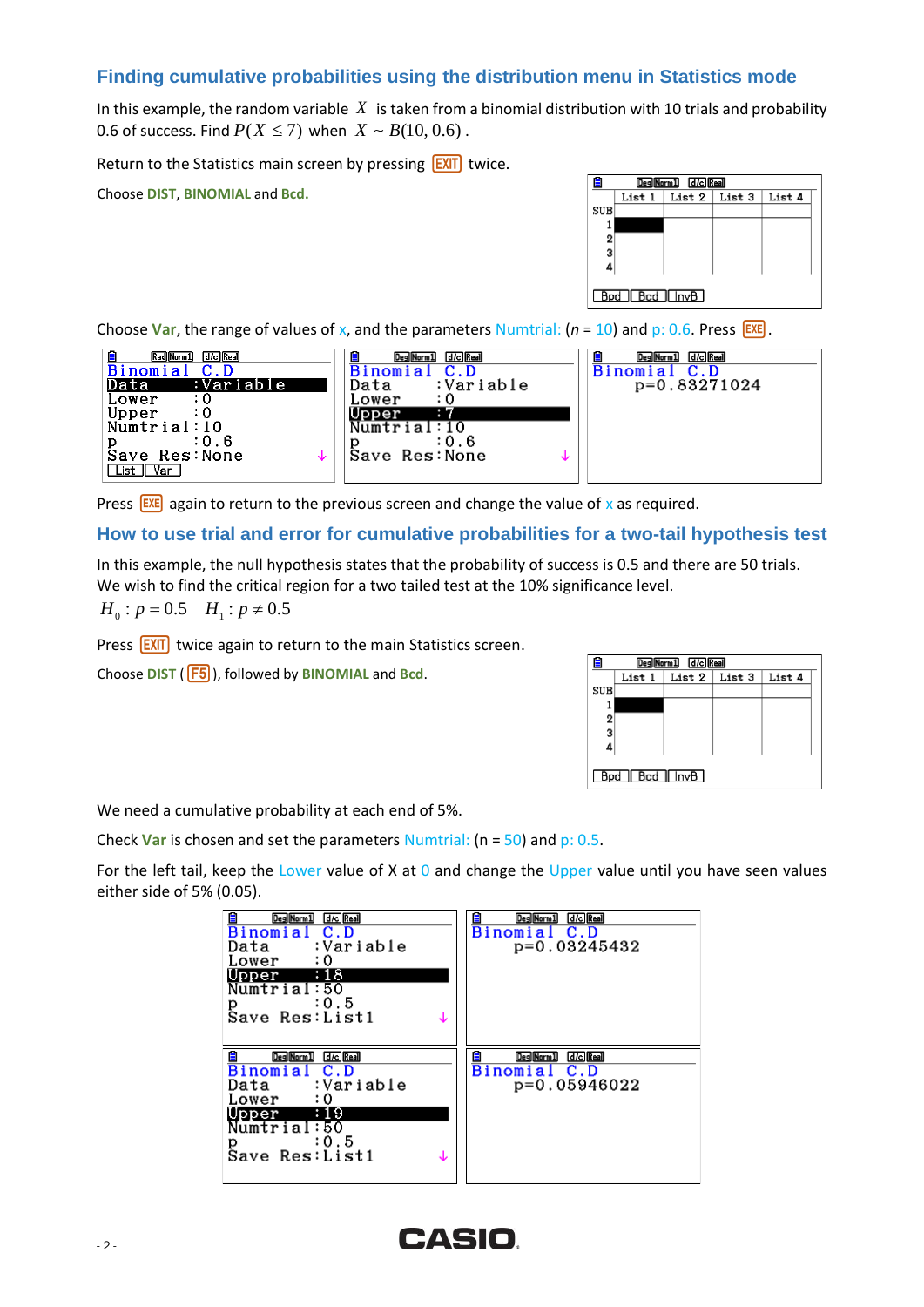At the right tail, input the Upper value at 50 and change the Lower value until you have seen values either side of 5% (0.05)

| d/c Real<br>Deg Norm 1<br>Binomial<br>C.D<br>Data :Variable<br>:31<br>Lower<br>$Upper \qquad :50$<br>Numtrial:50<br>$p \t 0.5$<br>Save Res: List1   | d/c Real<br>Deg Norm 1<br>Binomial C.D<br>p=0.05946022 |
|-----------------------------------------------------------------------------------------------------------------------------------------------------|--------------------------------------------------------|
| Ê<br>d/c Real<br>Deg Norm 1<br>Binomial C.D<br>:Variable<br>Data<br>Lower : 32<br>$Upper \qquad :50$<br>Numtrial:50<br>: 0.5<br>р<br>Save Res:List1 | d/c Real<br>Deg Norm1<br>Binomial C.D<br>p=0.03245432  |

The values of *X* which form the critical regions are 0 to 18 and 32 to 50 inclusive.

Notice that these are symmetrically placed either side of 25, the expected number of heads. In cases where the probability is not 0.5, the tails can contain very different number of values for equal probabilities.

#### **Taking it further – showing a list of cumulative probabilities in Table mode**

Critical regions are easier it you have a list of cumulative binomial probabilities similar to those published in statistical tables,  $\,P\big(\,X \leq x\,\big)\,.$  You can also create a list of probabilities for regions at the top end

 $P\bigl(X\geq x\bigr)$  from which you can easily see the critical region at the top end.

| e<br><b>MAIN MENU</b> |                         |                                                                                          |                         |  |
|-----------------------|-------------------------|------------------------------------------------------------------------------------------|-------------------------|--|
| <b>CHELL</b>          |                         |                                                                                          |                         |  |
| Run-Matrix            | Statistics              | eActivity                                                                                | Spreadsheet             |  |
|                       | Б                       | $\left[\begin{smallmatrix} x & x & x \\ 1 & 2 & 4 \\ 2 & 1 & 1 \end{smallmatrix}\right]$ | в<br>$an =$<br>$An + B$ |  |
| Graph                 | Dyna Graph              | Table                                                                                    | Recursion               |  |
|                       | $aX^2 + bX$<br>$+c = 0$ | B                                                                                        | c                       |  |
| Conic Graphs          | Equation                | Program                                                                                  | Financia                |  |

Press **MENU** and choose Table.

To find the binomial cumulative probabilities, press  $\overline{OPTN}$  and choose the further menu  $\triangleright$  ( $\overline{F6}$ ) for the second set of menu choices.

From here, choose STAT ( $\overline{F3}$ ) followed by **DIST** ( $\overline{F1}$ ), **BINOMIAL** ( $\overline{F5}$ ) and then **Bcd** ( $\overline{F2}$ ).

| d/c Real<br>Math Deg Norm 1<br>₿<br>Table Func<br>$: Y =$                                                                                                                                                                | ₿<br>$d/c$ Real<br>Math Deg Norm 1<br>$: Y =$<br>Table Func                                                                                                                  | d/c Real<br>Ê<br>Math Deg Norm 1<br>Table Func<br>$: Y =$                                                                                     |
|--------------------------------------------------------------------------------------------------------------------------------------------------------------------------------------------------------------------------|------------------------------------------------------------------------------------------------------------------------------------------------------------------------------|-----------------------------------------------------------------------------------------------------------------------------------------------|
| Y1:<br>[ — ]<br>Y2:<br>$-1$<br>Y3                                                                                                                                                                                        | $\mathbf{Y1}:$<br>$\sim$ 1<br>Y2:<br>$\sim$ 1<br>YЗ<br>$-1$                                                                                                                  | $\mathtt{Y1}$ :<br><u>.</u><br>Y2:<br>$(-1)$<br><b>Y3:</b>                                                                                    |
| Y5:<br>Y6:<br>List CALC HYPERBL PROB NUMERIC<br>⊳                                                                                                                                                                        | Y5:<br>— 1<br>Y6:<br>— 1<br>LOGIC STAT FINANCE ANGLE<br>⊳                                                                                                                    | Y5 :<br>$\sim$<br>Y6:<br>DIST,                                                                                                                |
| d/c Real<br><b>Math Deg Norm 1</b><br>$: Y =$<br>Table Func<br>Y1:<br>$\mathfrak{l}=\mathfrak{l}$<br>Y2:<br>$-1$<br>Y3:<br>$\sim$<br>$\overline{Y}$ <sub>5</sub> :<br>$\overline{Y6}$ :<br>NORM.<br>BINONIAL<br>CHI<br>⊳ | 自<br>$d/c$ Real<br>Math Deg Norm 1<br>$: Y =$<br>Table Func<br>Y1:<br>u — I<br>Y2:<br>$\leftarrow$ 1<br>Y3.<br>$-1$<br>— 1<br>Y5:<br>$-1$<br>Y6:<br>$-1$<br>Bpd   Bcd   InvB | Ė<br>d/c Real<br><b>Math Deg Norm 1</b><br>Table Func<br>$: Y =$<br>$Y1 = B$ inomialCD(<br>Y2:<br>Y3:<br>Y5:<br>Y6:<br>r — 1<br>Yt<br>Хt<br>r |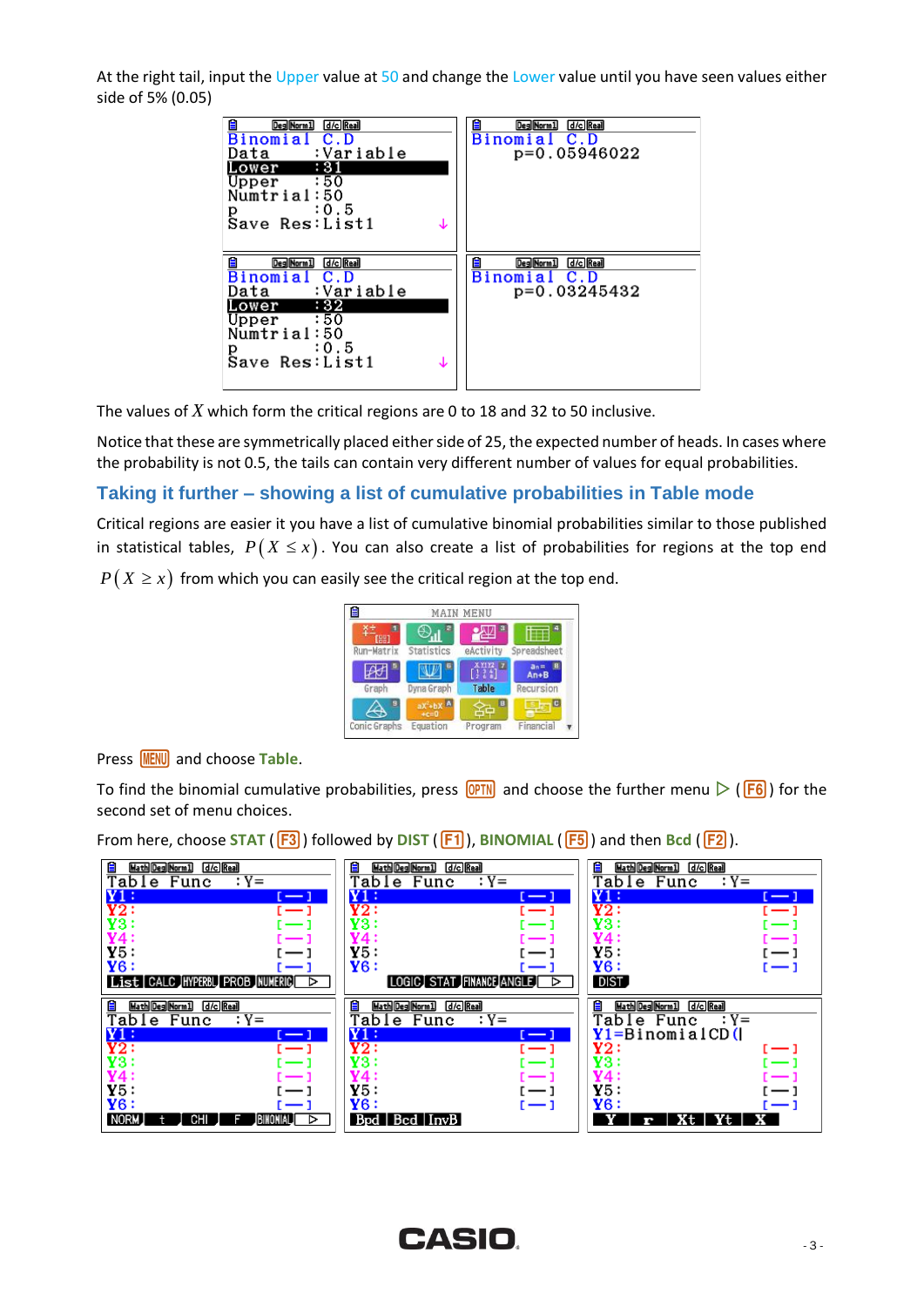For Y1, enter the information in the following order – lower value 0, upper value x (using the  $\sqrt{\chi(0,1)}$  key for *x*), the number of trials 50 and the probability of success 0.5, each separated by a comma. (If you forget the order, check how Statistics mode asks for the values – it the same order here.)

Close the bracket and press  $EXE$ .

For  $Y2$ , repeat the same steps as above, but setting lower value  $x$ , upper value 50, the number of trials 50 and the probability of success 0.5, each separated by a comma.



To create a table for all the values, choose **SET** and input Start: 0, End: 50 and Step: 1.

Press **EXE** to enter the values and choose **TABLE** (**F6**) to see the table of values.

Scroll across to see each value to more decimal places and down to see other rows on the table.

| d/c Real<br>Math  Deg  Norm1 | d/c Real<br>Math Rad Norm 1             | d/c Real<br>Math Rad Norm 1            |
|------------------------------|-----------------------------------------|----------------------------------------|
| Table Setting                | Y2                                      | Y2                                     |
|                              | 17 0.0164 0.9923                        | 29 0.8986 0.1611                       |
| Start:0<br>:50<br>End        | 18 0.0324 0.9835                        | 30 0.9405 0.1013                       |
| Step                         | 19 0.0594 0.9675<br>20 0.1013 0.9405    | 31 0.9675 0.0594<br>32 0.9835 0.0324   |
|                              | 18                                      | 32                                     |
|                              | FORMULA DELETE ROW EDIT GPH-CON GPH-PLT | FORMULA DELETE ROW EDIT GPH-CONGPH-PLT |

Notice that the values on each row add up to more than 1, as the probability of taking the *X* value is included in both sets. The value in  $Y1$  and the  $Y2$  from the row below add up to 1.

Scroll down until you see where the probabilities Y1 change from below 5% to above 5% and at the top from above 5% to below 5%. So, the lower tail of the critical region is {0, 1, 2, … 18} and the upper tail consists of values above 31 so {32, 33, … 50}.

#### **Taking it further – using inverse Binomial probabilities**

Press **MENU** and choose **Statistics**.

**Choose DIST** followed by **BINOMIAL** and **InvB** (F3).



To find the critical values at the lower end, set the value of Area to 0.05, and set the parameters Numtrial:  $(n = 50)$  and p: 0.5.

| Rad Norm 1<br>d/c   Real |  |
|--------------------------|--|
| Inverse Binomial         |  |
| :Variable<br>Data        |  |
| : 0.05<br>Area           |  |
| Numtrial:50              |  |
| : 0 : 5                  |  |
| Save Res:None            |  |
| Execute                  |  |
| None <b>HIST</b>         |  |